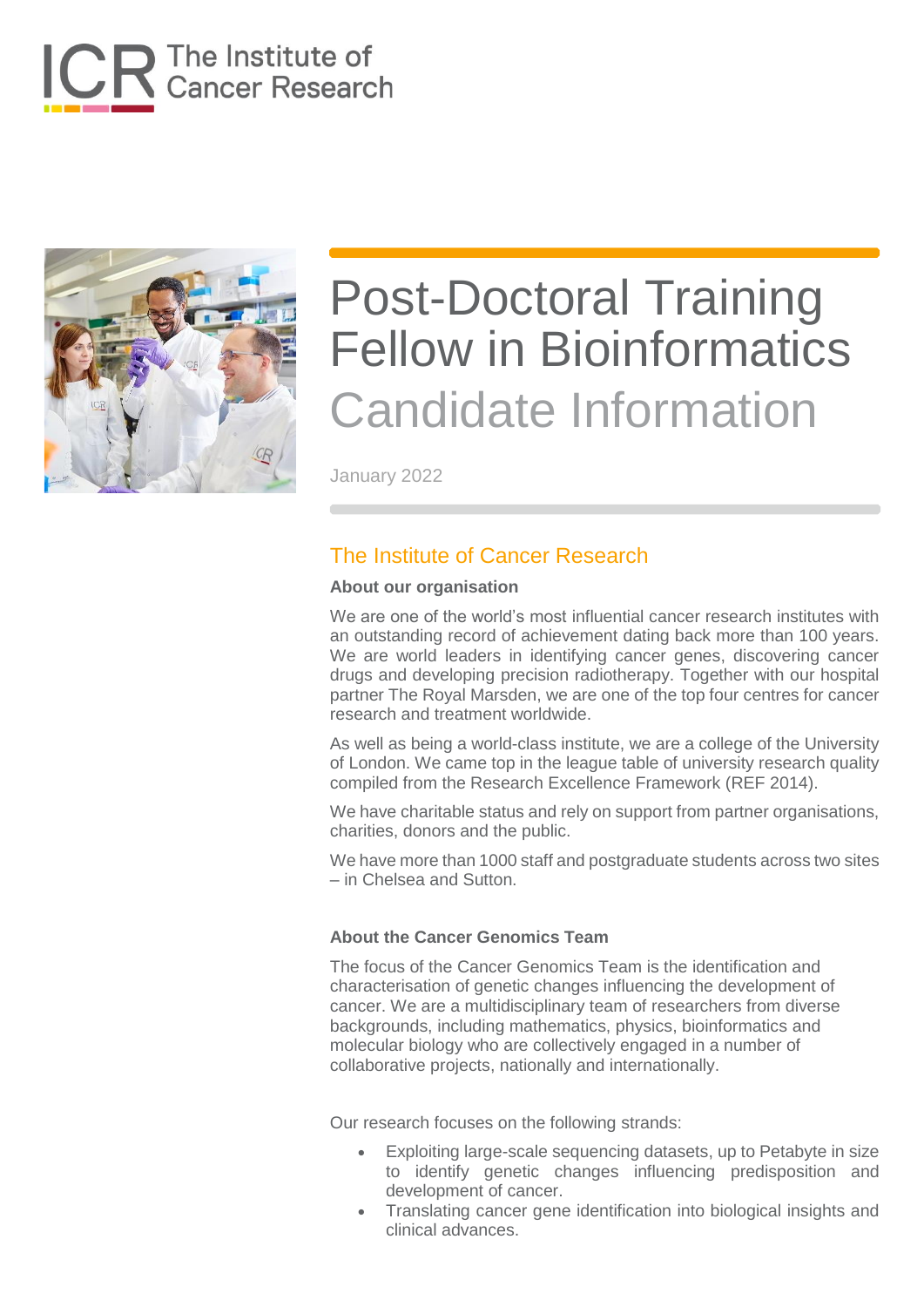- Development and implementation of new statistical, analytical and computational approaches to tackle associated challenges.
- Our recent research has made a major contribution to advances in the understanding of the genetic basis of cancer and our work has featured in over 50 papers published in Nature Genetics, Nature and Science.

#### **About the position**

We are seeking a Post-Doctoral Training Fellow to join the Cancer Genomics Team at the Sutton branch of the ICR. Our goal is to implement cutting-edge informatics to analyse large-scale genomic datasets in collaboration with experimental investigators to identify and characterise genomic changes influencing the development and evolution of cancer. Our research is supported by grants from Cancer Research UK, The MRC and The Wellcome Trust, and we have an excellent track record in generating high-impact publications.

You will work as part of a team of inter-disciplinary data scientists who are experts in analysis of next generation sequencing data, machine learning and software development and therefore offering unique learning opportunities. Prior experience in biological science is desirable but not a perquisite for the position. The work will include application of existing tools as well as development of statistical methods using in-house and publicly available datasets such as the [100,000 Genomes Project.](https://www.genomicsengland.co.uk/about-genomics-england/the-100000-genomes-project/)

Strong analytical skills are required in order to perform integrated analysis and visualisation of complex multi-omic data. You will have opportunities to create/optimise computational pipelines and develop new analytical methods. You will work closely with experimental biologists and it is essential to be able to communicate your findings effectively.

Applicants should hold a higher degree in mathematics/statistics/physics/computer science or a related discipline and have experience in programming and scripting.

The successful applicant will enjoy working as part of a multidisciplinary team interacting with internal and external collaborators. The appointee will excel in coordinating and exploring the medical research areas through exploiting these collaborations and be a highly motivated fast learner.

The starting salary is £38,607- £39,372 per annum, the full salary range for the grade is £38,607 - £45,224. This a fixed-term appointment for 3 years in the first instance. The starting salary will be based on previous postdoctoral experience and future progression is based on annual performance review. If the candidate has not yet been awarded their PhD, the salary will be set at £32,844 until the successful completion of their viva.

Our mission is to make the discoveries that defeat cancer.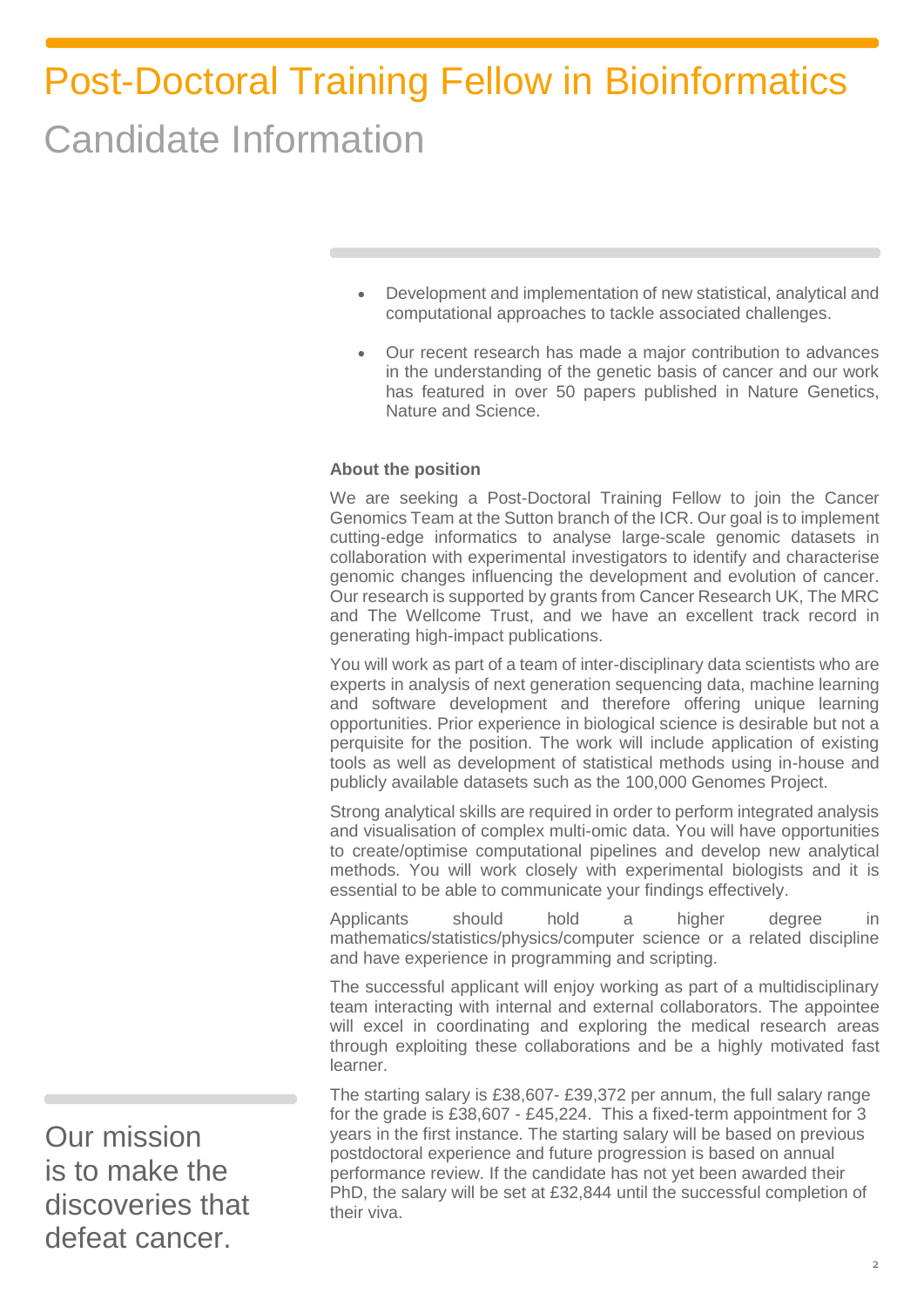### Our values

The ICR has a highly skilled and committed workforce, with a wide variety of roles, each requiring different skills. But whether you work as a researcher, or work as part of our corporate team, your work and behaviour is underpinned by these six values. They are what bring us together as one team - as 'One ICR'.

#### **Pursuing excellence**

We aspire to excellence in everything we do, and aim to be leaders in our field.

#### **Acting with Integrity**

We promote an open and honest environment that gives credit and acknowledges mistakes, so that our actions stand up to scrutiny.



#### **Valuing all our people**

We value the contribution of all our people, help them reach their full potential, and treat everyone with kindness and respect.



#### **Working together**

We collaborate with colleagues and partners to bring together different skills, resources and perspectives.



#### **Leading innovation**

We do things differently in ways that no one else has done before, and share the expertise and learning we gain.



#### **Making a difference**

We all play our part, doing a little bit more, a little bit better, to help improve the lives of people with cancer.

## "

*Our values set out how each of us at the ICR, works together to meet our mission – to make the discoveries that defeat cancer. They summarise our desired behaviours, attitudes and culture – how we value one another and how we take pride in the work we do, to deliver impact for people with cancer and their loved ones."*

**Professor Kristian Helin Chief Executive**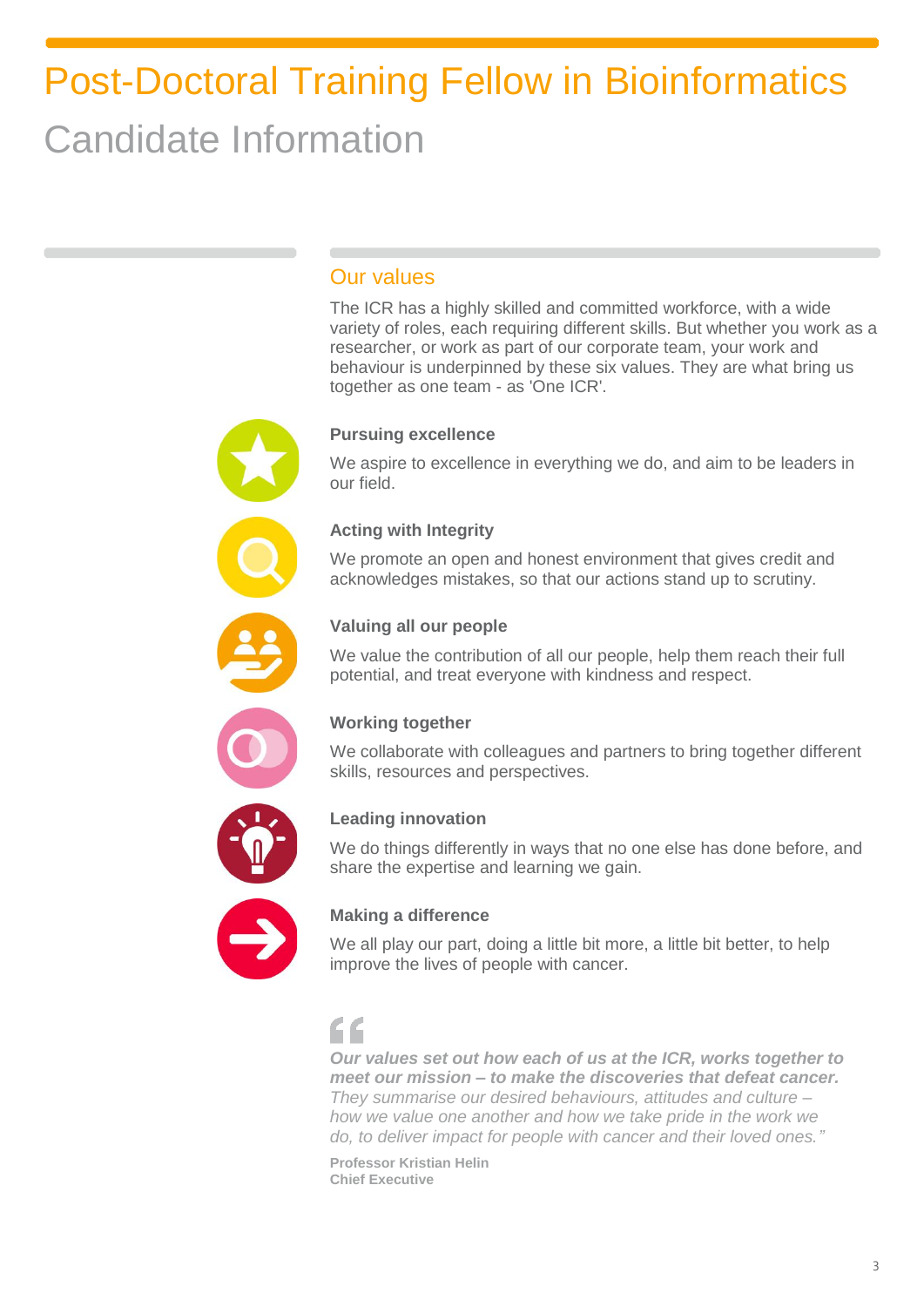## Job description

| Department / division:      | Cancer Genomics /Division of Genetics and<br>Epidemiology                                                                                                                                                                                                                                                                                                                                                             |
|-----------------------------|-----------------------------------------------------------------------------------------------------------------------------------------------------------------------------------------------------------------------------------------------------------------------------------------------------------------------------------------------------------------------------------------------------------------------|
|                             | Pay grade / staff group: Post-Doctoral Training Fellow in Informatics                                                                                                                                                                                                                                                                                                                                                 |
| Hours / duration:           | Full time (35 hours per week), Monday to<br>Friday. Fixed term contract for 3 years                                                                                                                                                                                                                                                                                                                                   |
| <b>Reports to:</b>          | <b>Professor Richard Houlston</b>                                                                                                                                                                                                                                                                                                                                                                                     |
| Main purpose of the<br>job: | The post-holder will work independently and<br>as a part of a multi-disciplinary team of<br>analytical scientists, to identify genomic<br>changes influence the development and<br>evolution of cancer through analysis of large-<br>scale genomic datasets. The successful post<br>holder will be involved in the design,<br>analysis, interpretation and scientific writing<br>of results for high-impact journals. |

**Duties and responsibilities:**

To contribute to ongoing studies to identify and characterise genomic aberrations influencing the development and evolution of cancer including, but not restricted to:

Running high intensity computational algorithms on the ICR's HPC

Statistical analyses

Analysis of large-scale datasets

Automation and scripting of common analytical tasks

Development of analytical methodologies where appropriate

To interact with other members of the group and collaborators to pursue the agreed program of work

To maintain accurate records of experiments

To meet objects within pre-determined timescales

To prepare reports of results for oral and written presentations

To train and support more junior staff members

To keep up to date with relevant literature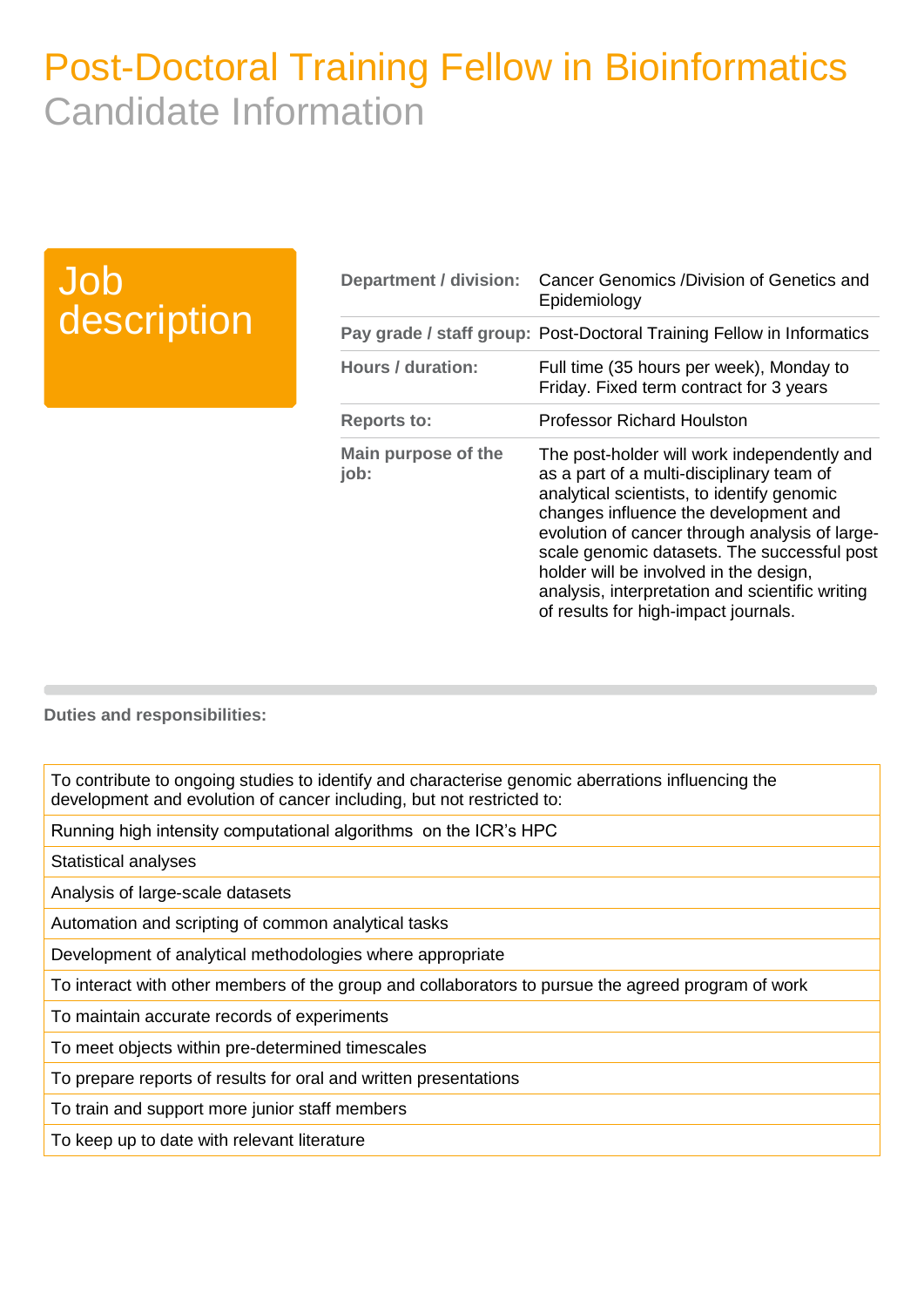## Workforce Agreement for Postdoctoral Training Fellows

The ICR has a workforce agreement stating that Postdoctoral Training Fellows can only be employed for up to 7 years as PDTF at the ICR, providing total postdoctoral experience (including previous employment at this level elsewhere) does not exceed 10 years

### **General**

All staff must ensure that they familiarise themselves with and adhere to any ICR policies that are relevant to their work and that all personal and sensitive personal data is treated with the utmost confidentiality and in line with the General Data Protection Regulations

Any other duties that are consistent with the nature and grade of the post that may be required.

To work in accordance with the ICR's Values.

To promote a safe, healthy and fair environment for people to work, where bullying and harassment will not be tolerated.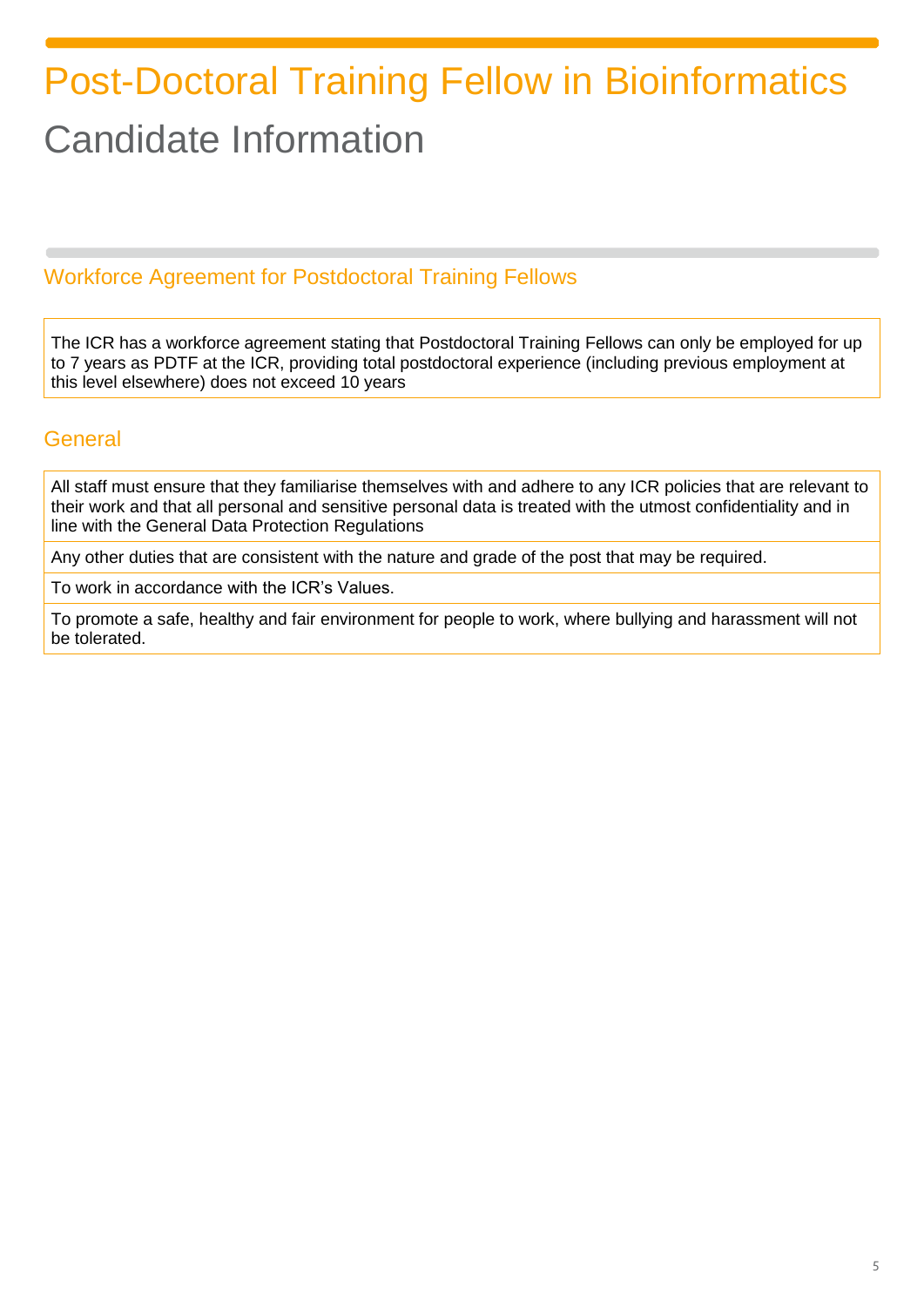| <b>Person</b> | <b>Education and Knowledge</b>                                                                                        |                  |  |
|---------------|-----------------------------------------------------------------------------------------------------------------------|------------------|--|
| specification | BSc or equivalent qualification in biology, genetics,<br>mathematics/physics/statistics/computer science              | <b>Essential</b> |  |
|               | Post-graduate qualification (PhD) in mathematics,<br>statistics, physics, computer science, computational<br>biology* | <b>Essential</b> |  |
|               | Programming experience in R or any high-level<br>programming language (C/C++, Python)                                 | <b>Essential</b> |  |
|               | Statistical modelling                                                                                                 | <b>Desirable</b> |  |
|               | Machine learning / Artificial intelligence                                                                            | <b>Desirable</b> |  |
|               | Proven track record of data analysis (as evidenced by<br>recent publications in appropriate peer reviewed journals)   | <b>Desirable</b> |  |

### **Skills**

**P**<br>S

| Ability to work independently, collaboratively and as part of a bioinformatics and<br>experimental teams             | Essential |
|----------------------------------------------------------------------------------------------------------------------|-----------|
| Ability to work accurately, with a strong attention to detail                                                        |           |
| Excellent interpersonal skills to facilitate liaison with colleagues and collaborators                               |           |
| Interest in cancer research                                                                                          |           |
| Good communication skills both written and oral                                                                      |           |
| Ability to work effectively and efficiently as an individual or as a team member                                     |           |
| Excellent interpersonal skills with the ability to work flexibly and to establish effective working<br>relationships |           |
| Ability to write scientific manuscripts                                                                              | Desirable |

### **Experience**

| Experience in statistical genetics or genomics<br>Desirable                             |           |
|-----------------------------------------------------------------------------------------|-----------|
| Experience in analysis of large-scale data                                              | Desirable |
| Experience of using compute clusters<br><b>Desirable</b>                                |           |
| Experience in analysis of next generation sequencing data or other complex genetic data | Desirable |

*\*as a minimum requirement candidates must have submitted their thesis by the start date of their employment and awarded their PhD within the six month probationary period*